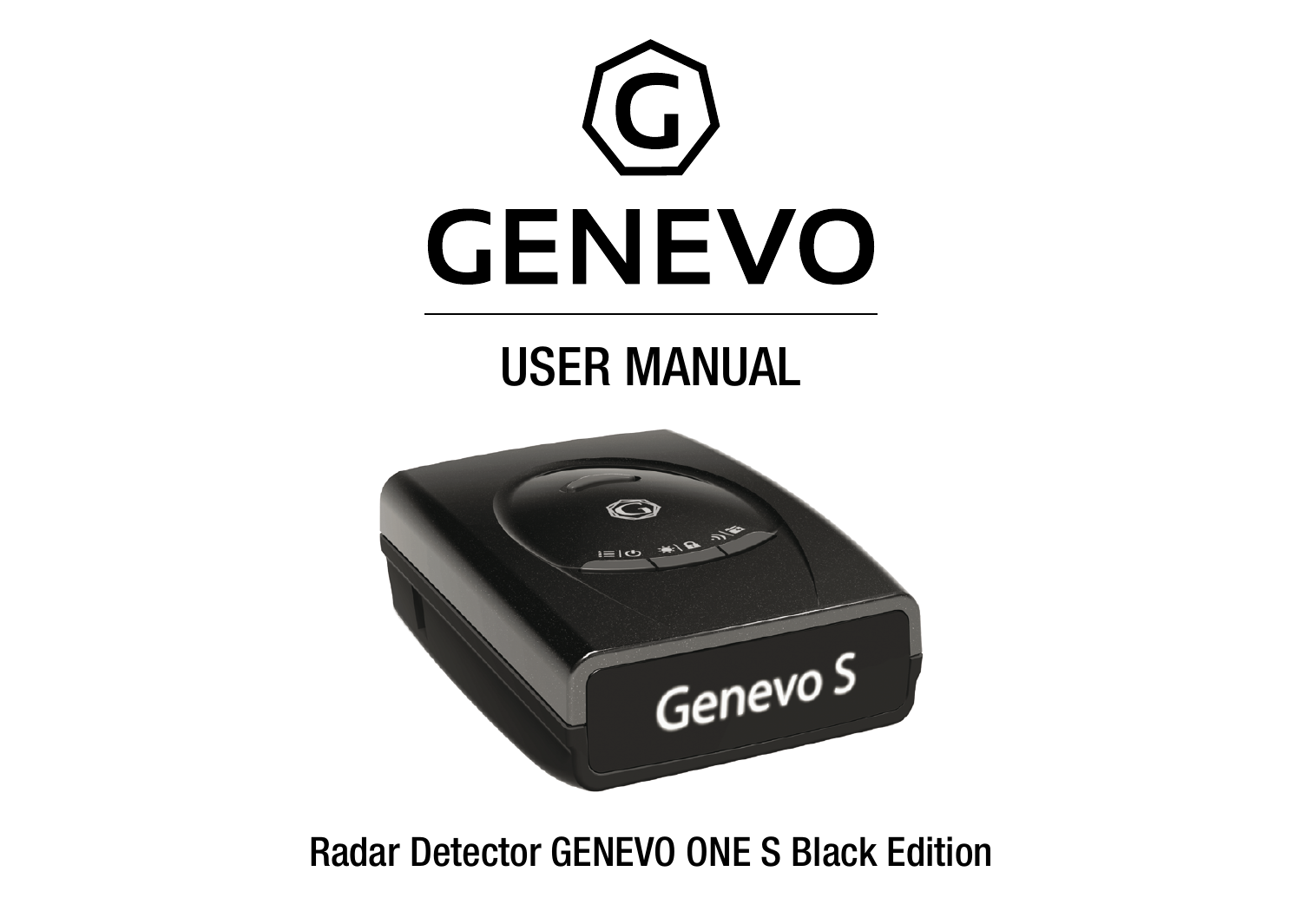# Congratulations on your purchase of world´s most intelligent radar and laser detector GENEVO ONE S Black Edition.

### Main functions of GENEVO ONE S Black Edition

GENEVO ONE S Black Edition is the most powerful detector from GENEVO family and is designed to protect the driver from speeding fines. GENEVO ONE S Black Edition communicates with driver in English and its main functions are detection of microwave radars (K / Ka bands), laser guns, red light cameras and sectional speed cameras (using its own GPS database).

### Notifications:

Text warning and voice alert appears on GENEVO ONE S Black Edition during radar alert. Strength of the signal and beeps expresses the intensity of the received signal. Signal strength has ten levels. GPS alerts are reported by voice. For example "Speed Camera".

### Control:

#### *1) Left button MENU / ON-OFF*

Short press: You will enter into setup menu.

During the signaling radar you will mute the volume. The next alarm will be reported again in the standard volume. Long press: Turn ON / OFF GENEVO ONE S.

### *2) Middle button BRIGHTNESS / ALERT SUPPRESSION*

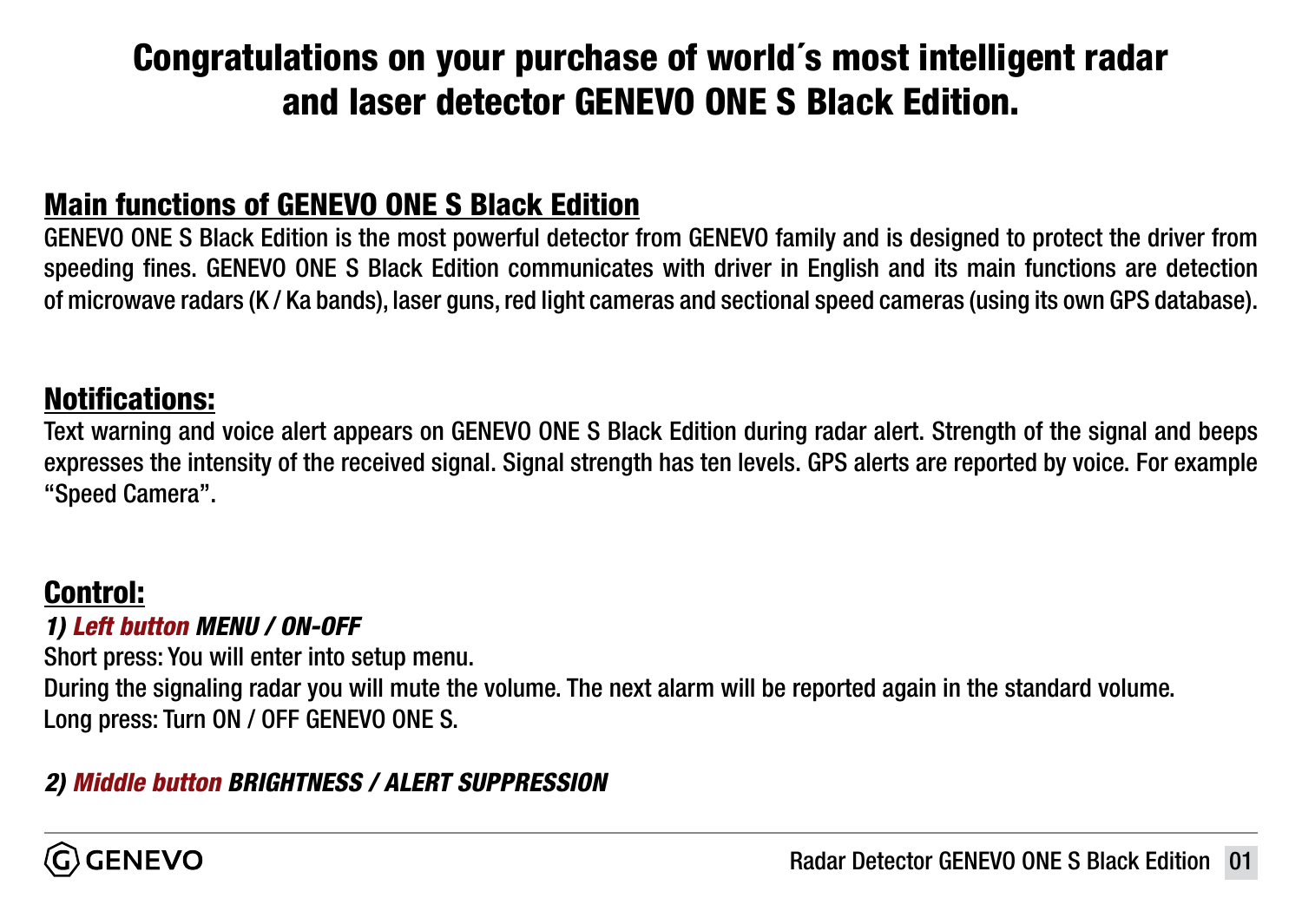Short press: You can change the brightness of the display - Bright  $\rightarrow$  Dim  $\rightarrow$  Smart Dark  $\rightarrow$  Full Dark. Long Press: If you hold it during an alert you will mark the place of false radar reporting so at a given point detector during the next passage will be suppressed. If you suppress a false alert, detector will not detect radars in radius of about 150 meters. Hold button during the "suppressed" radar alert and this listing will be canceled. After next passage radar alert will be signaled acoustically.

### *3) Right button SENSITIVITY / ADD YOUR OWN GPS POINT*

Short press: You can scroll between Highway / City / Auto City modes. In City or Auto City modes the sensitivity of K / Ka bands can be reduced according to user preference. Long Press: Add your own GPS point.

#### *4) Buttons on the right side + / -*

Short press: Changing volume of the detector.

### Menu:

Press *Left button* for enter into menu.

Press *Left button* to go from one category to the next.

Press VOLUME *+* or *–* (on the right side of detector) to change your setting *within a category*.

To complete this change, simply wait a few seconds without pressing a button. The unit will display "Setting Completed" to confirm your selection. Alternatively, you can get out of the menu by pressing the *Right button*.

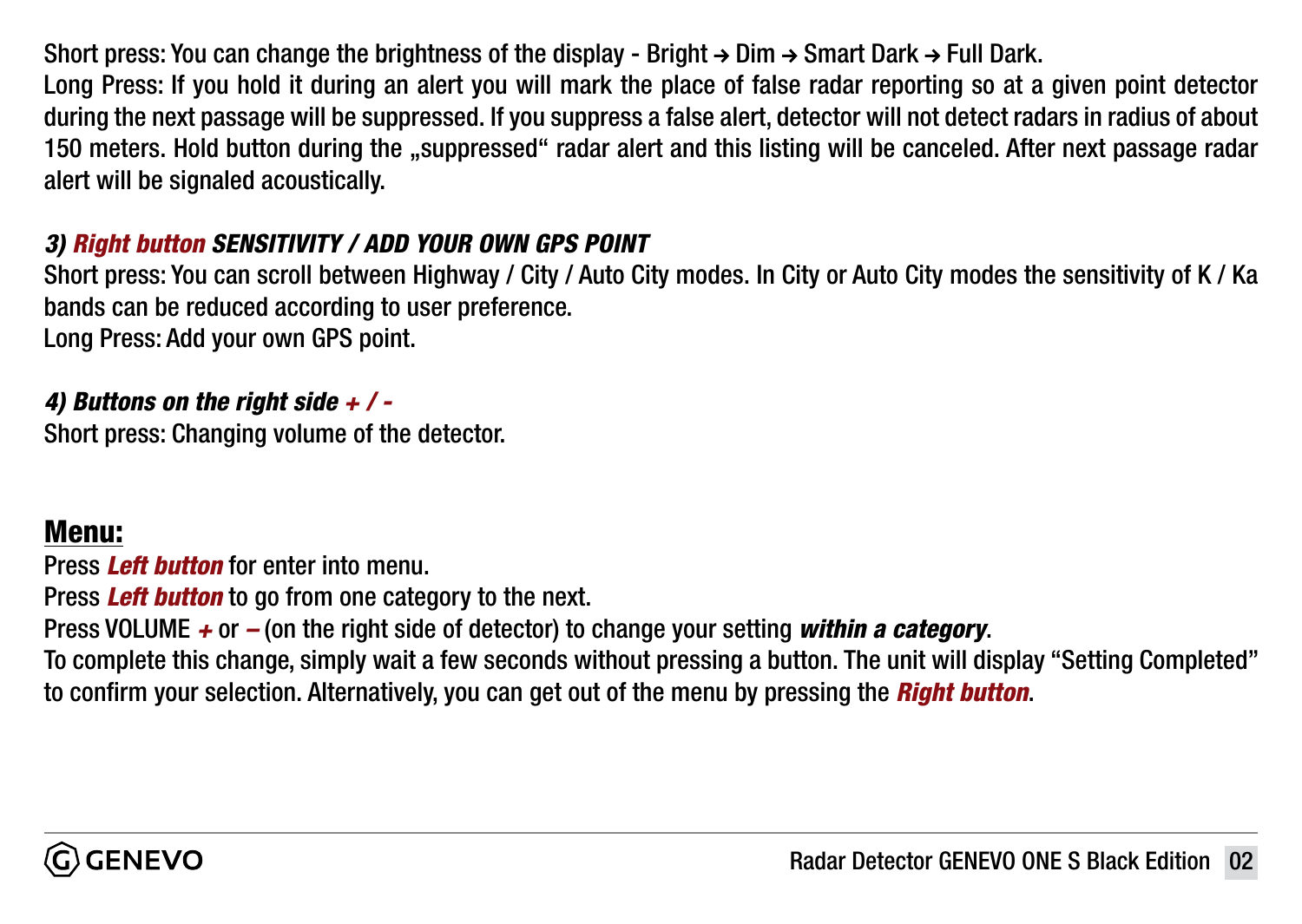# Items in the menu are as follows:

*(recommended settings are highlighted)*

### Sensitivity: *Highway* / City / Auto City

Setting the speed in Auto City (item is present only if the sensitivity is set to Auto City): Through *Middle button* you are selecting between speeds for editing (left number indicates the speed below which the detector will not respond to alerts. Right number indicates the speed below which the detector will detect alerts like in City mode).  $\neq$  / - buttons on the right side of the detector change the specific speed. When detector is set up to "20 50" speed below 20 km/h on the radar will not respond. In the velocity range 20-50 km/h will only respond to stronger radar signals. Maximum detector sensitivity on the radar starts from 50 km/h.

Setting values City and Auto City sensitivity (entry is present only if the detector sensitivity is set to other than Highway): Via *Middle button* you can select radar band for editing. To change the signal level which will respond to radar signals use *+ / -*. The level of suppression can be selected in the range 0-9. For example, when setting is X2 K2 and Ka2 the level of detection in all bands are slightly decreased.

### *Display Mode: Speed/Time, Speed/Voltage, Voltage, Time, Speed, Speed/Compass*

*Auto Mute: On / Off: If it´s activated, after two seconds of ongoing alert the volume will be reduced.*

*The minimum speed for signaling radar: Off, 10 km/h, 20 km/h, 30 km/h ......... .. 130 km/h*

*K-Band: Wide / Narrow / Instant On / Off (In countries, where police use K band radars, it is recommend to use K Narrow setting)*

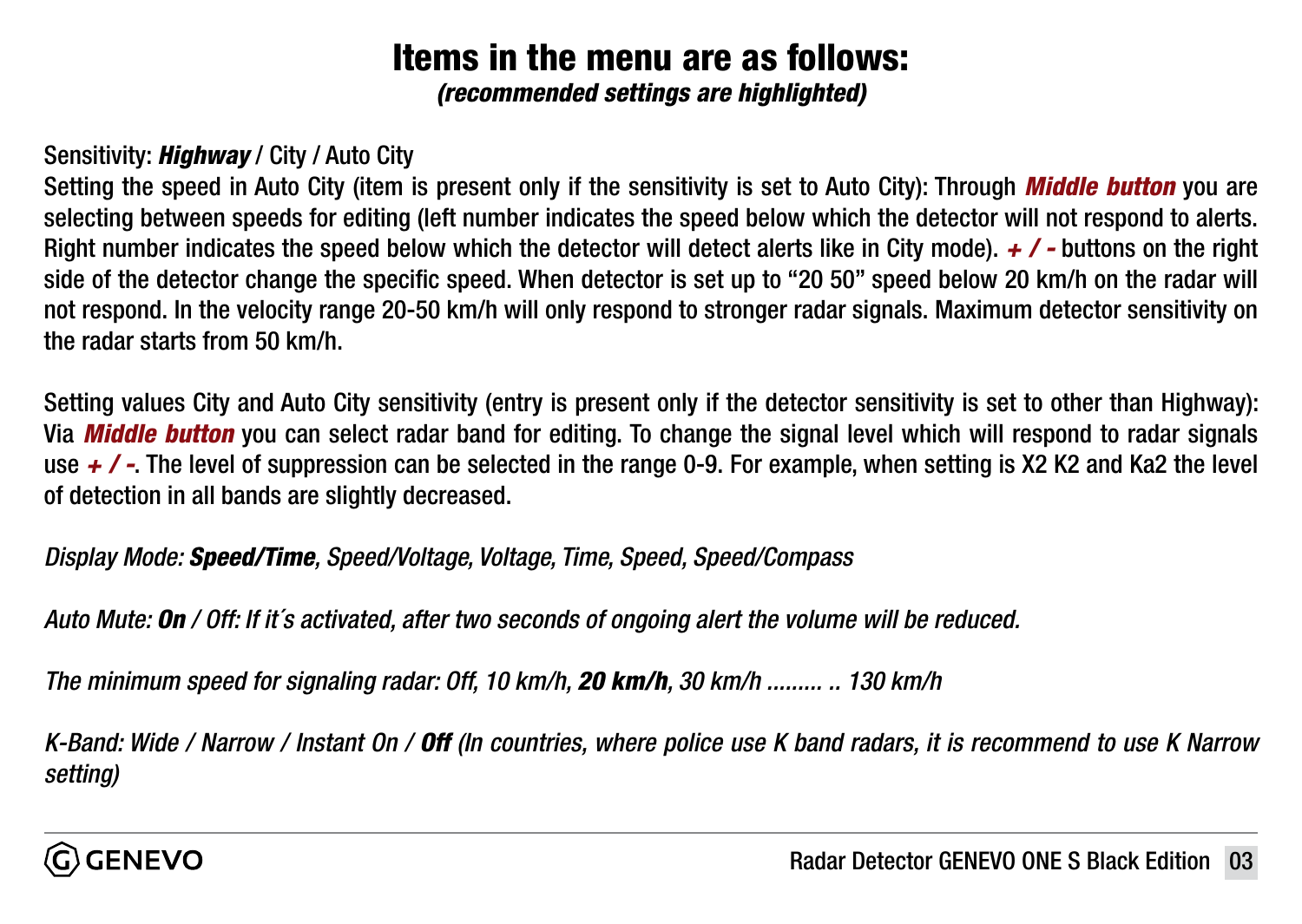*K Filter: Off / Low / High - Filtering false alerts from blind spots and ACC. (When K Filter is activated, pulsed radars such as Iskra are not detected)*

*Ka-Band: Wide / Narrow / Off*

*Ka 34.0: On / Off (if you are sure that police in your region does not use this band, then Off)*

*Ka 34.3: On / Off (if you are sure that police in your region does not use this band, then Off)*

*Ka 34.7: On / Off (if you are sure that police in your region does not use this band, then Off)*

*Ka 35.5: On / Off (if you are sure that police in your region does not use this band, then Off)*

*Ka Filter: Off / Normal / High - Filtering false alerts from blind spots and ACC. (When Ka Filter is activated, detection distance on Ka band radars is slightly reduced. We recommend using "Normal" which is very good in sensitivity/false alerts immunity ratio.)*

*Laser: On / Off* 

*Startup sound: On / Off*

*GPS connect announce: On / Off*

*GPS detection by database type: Via Middle button you can select the type of GPS points. For editing use + / -. You can turn on and off particular type of point.* 

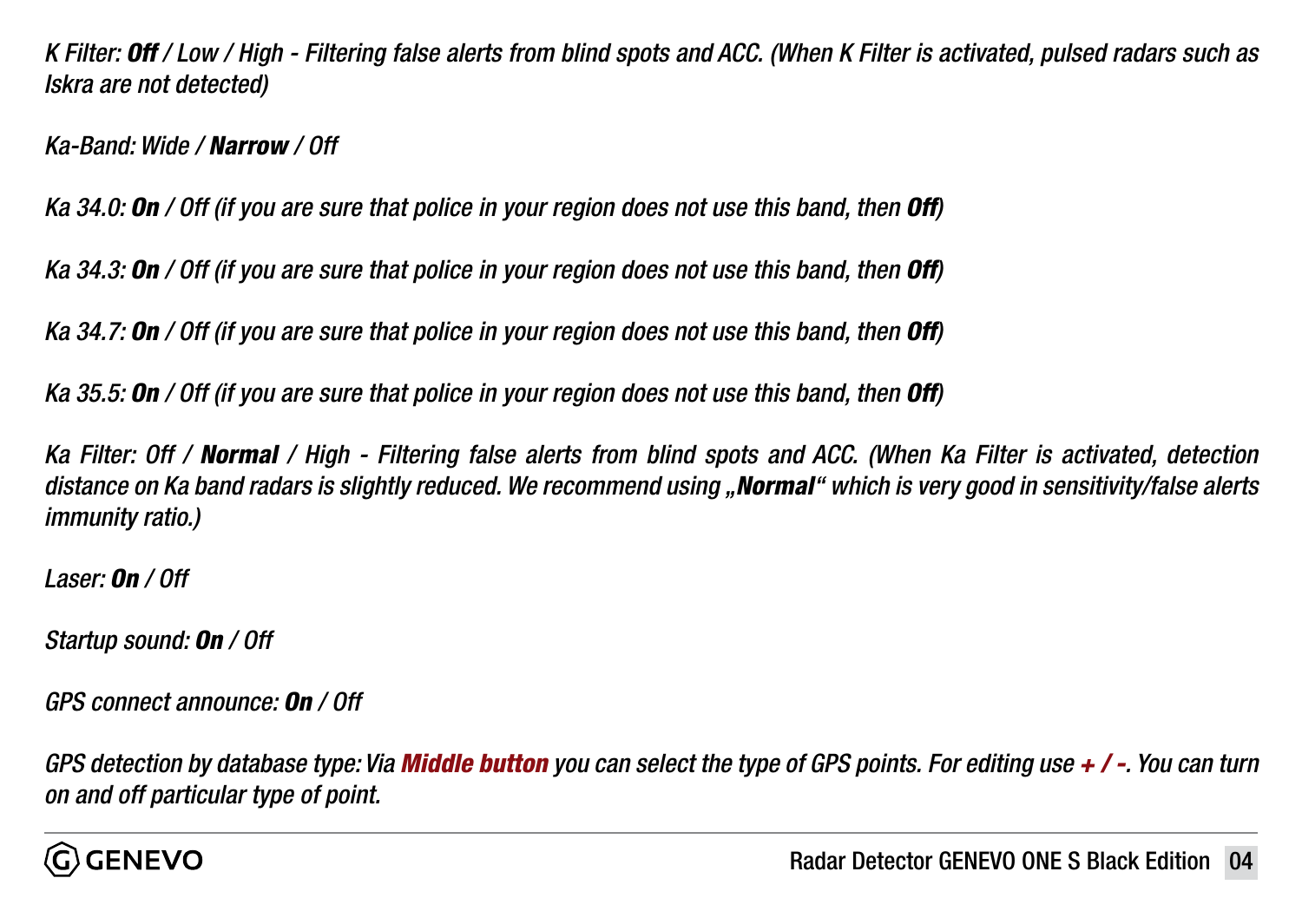*GPS warning distance: Normal (approx. 250 m) / Farther (approx. 375 m) / Farthest (approx. 500 m)*

*Unit: English (mph) / Metrics (km/h)*

*Set local time: You can change time zone via + / -*

*Language: English / Deutsch / Czech*

*Factory reset: For reset press Middle button.* 

*Delete all user points: For deleting all user points press Middle button.*

# SpeedMeter Option:

This function is intended for the legalization of the detector when used in countries where radar detectors are prohibited. The detector stops alerting you on GPS points, radars, and lasers and there is only your current speed shown on the display. To activate this function you need to hold the *Middle button* and *Right button* together for approximately 5 seconds. After that, you will enter into SpeedMeter mode. To reactivate your detector again, unplug it from the power source, hold the *Right button* and *"+" button* and then plug it into the power source. You need to hold the buttons for approximately 8 seconds. After 8 seconds display will show (SpeedMeter OFF). Now you have a fully working detector again.

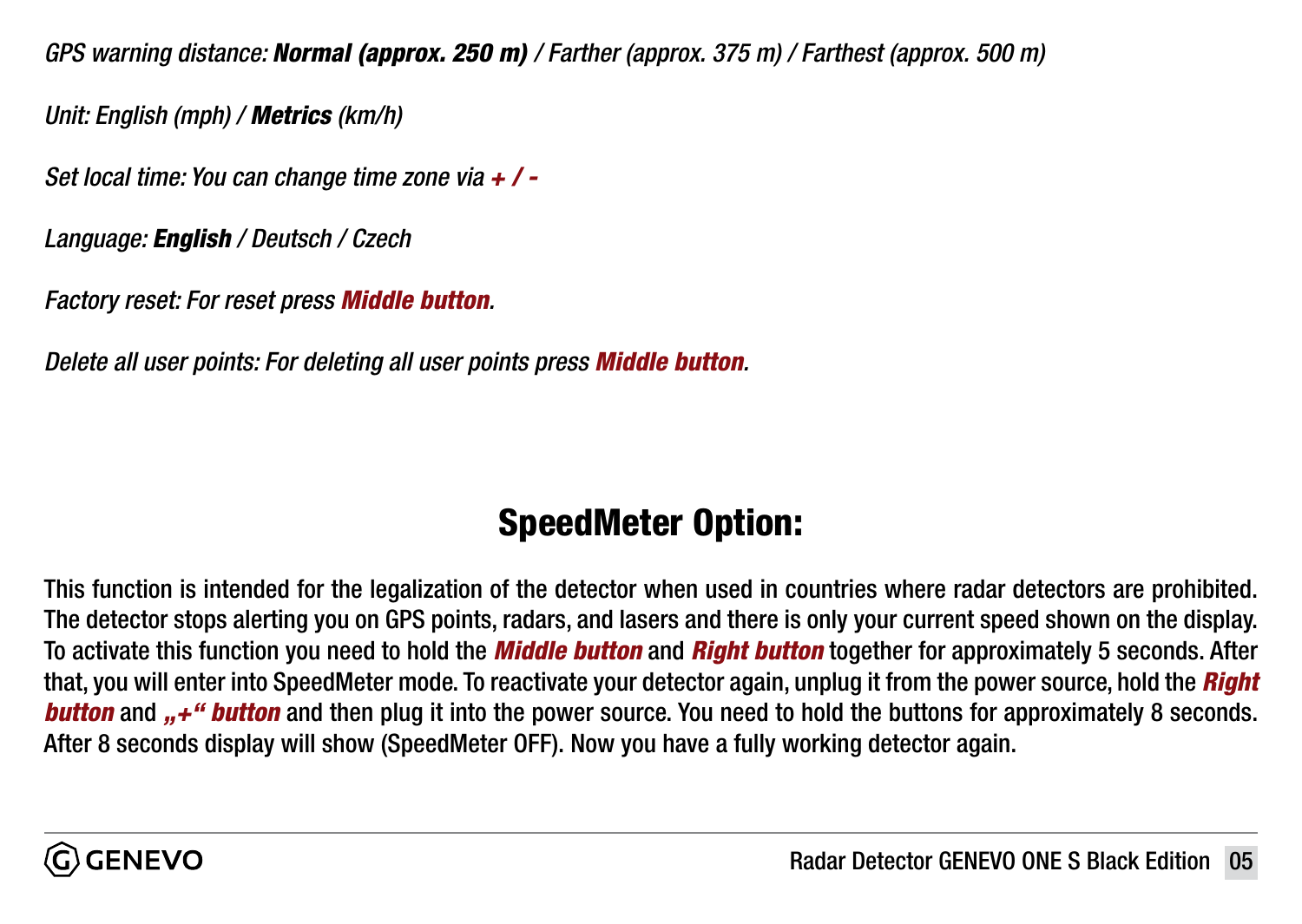# Operating frequency:

GPS: SiRF STAR IV Ka narrow: 34.0 GHz, 34.3 GHz, 34.7 GHz, 35.5 GHz (±120 MHz) Ka wide: 33.4 GHz – 36.0 GHz **K narrow:** 24.125 GHz  $(\pm 70 \text{ MHz})$ **K** wide:  $24.125$  GHz ( $\pm 150$  MHz) Laser: 904 nm

## Technical parameters:

**Operating temperature:**  $-20$  to  $+85$  °C **Storage temperature:**  $-20$  to  $+85$  °C Operating voltage: 11 – 24 V DC Energy consumption: 250 mA normal, 330 mA

Dimensions: 62 \* 92 \* 34 mm Power input: 3.96 W Connector polarity: Positive Power supply fuse: F2A/250V

max (12 V)

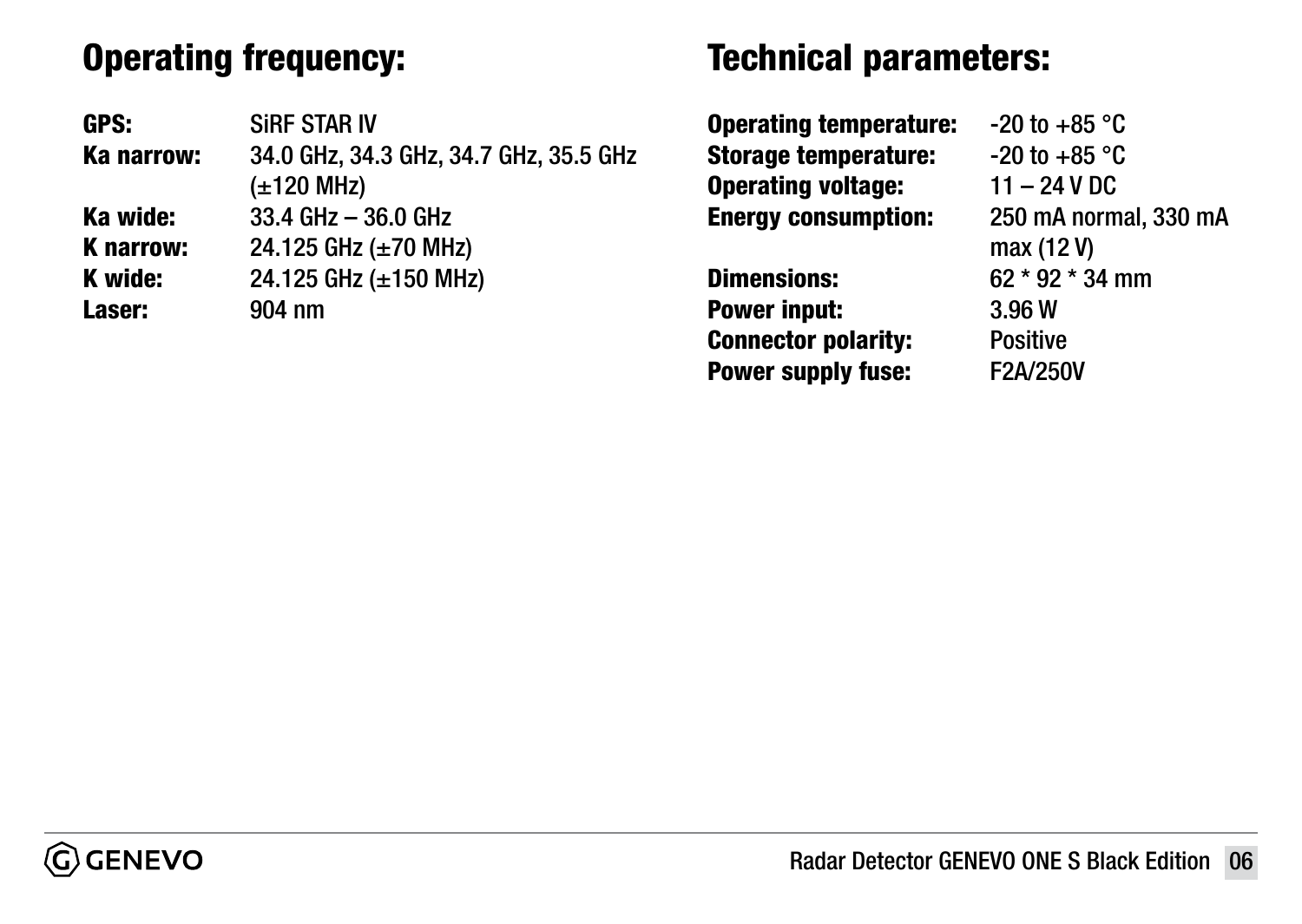# Declaration of Conformity:

The manufacturer, GENEVO s.r.o., hereby declares that GENEVO ONE S Black Edition equipment complies with the essential requirements and other relevant provisions of Directive 2014/53/EU. The full Declaration of Conformity can be downloaded here: *[www.genevo.com/en/ce-one-sb.pdf](http://www.genevo.com/en/ce-one-sb.pdf)*

# Database Updates:

Database update is recommended monthly. Download of the new database is performed according to the instructions *[www.genevo.com/en/updates](https://www.genevo.com/en/updates-support/)* while at *[www.genevo.com/en/updates-subscription](https://www.genevo.com/en/updates-subscription/)* you can register and receive notifications of new and updated database to your email.

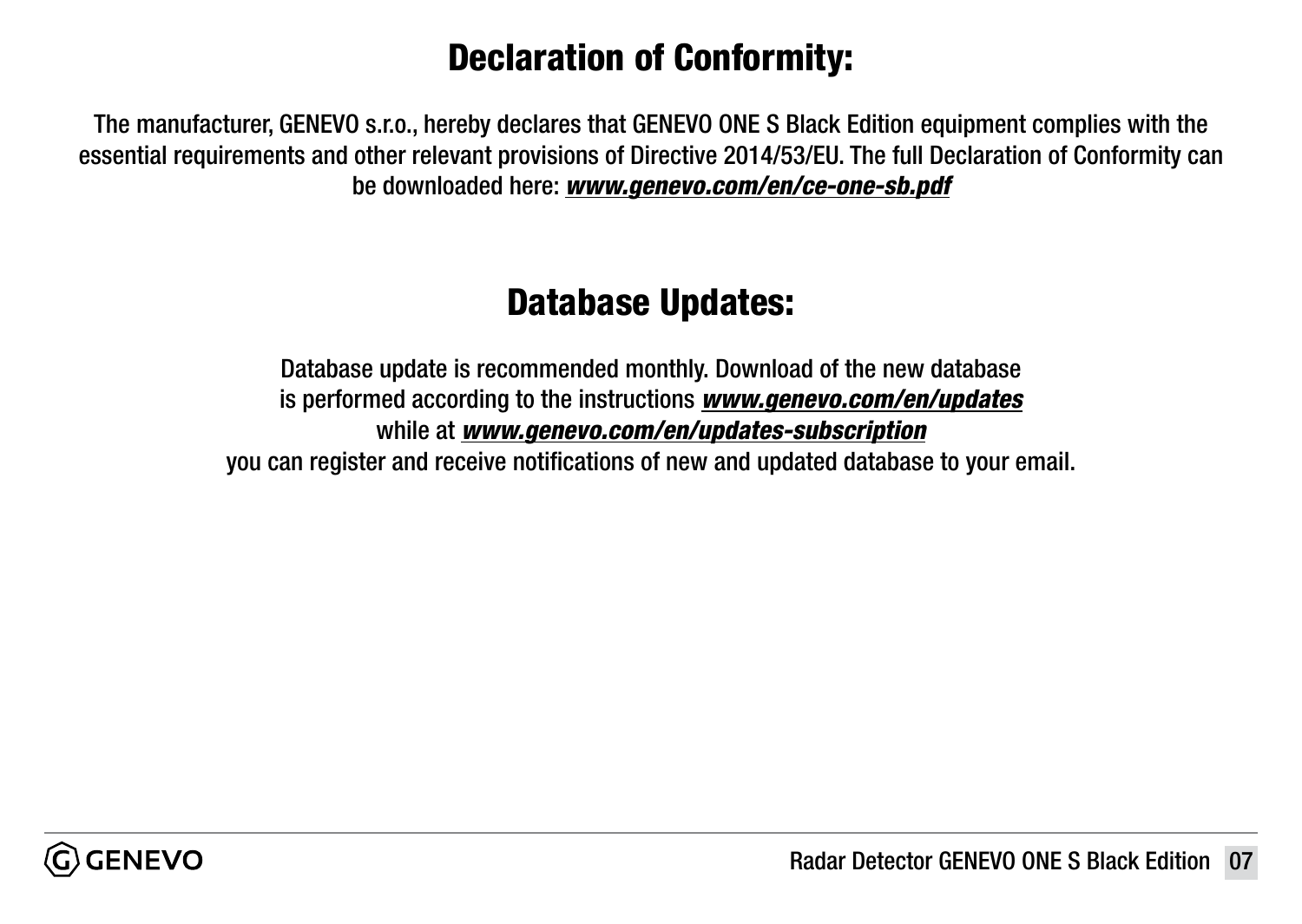# Safety Instructions

We recommend that you install the p roduct using the included bracket with suction cups on the windshield so that it does not obstruct your view. Alternatively, the product can be placed in another location provided it is securely fastened to prevent the device from moving by itself. The location must have good GPS signal reception. The device must be powered using the supplied 12 V cable (to be plugged into a 12 V plug in the vehicle) with a jack type connector to be connected to the appropriately marked plug on the device.

## Additional Information

Restrictions on placing in service or applicable requirements for permission to use: Country: AT, BG, CY, DE, DK, EE, ES, FI, FR, GR, IR, ITA, LT, LU, LV, MT, NL, PL, PT, SE, SK.

Requirements: Please check your legislation before use.

Please note: The product may only be used for the purposes specified in this manual. Never use damaged equipment. If you wish to discard electrical and electronic equipment, please contact your dealer or supplier for further information.